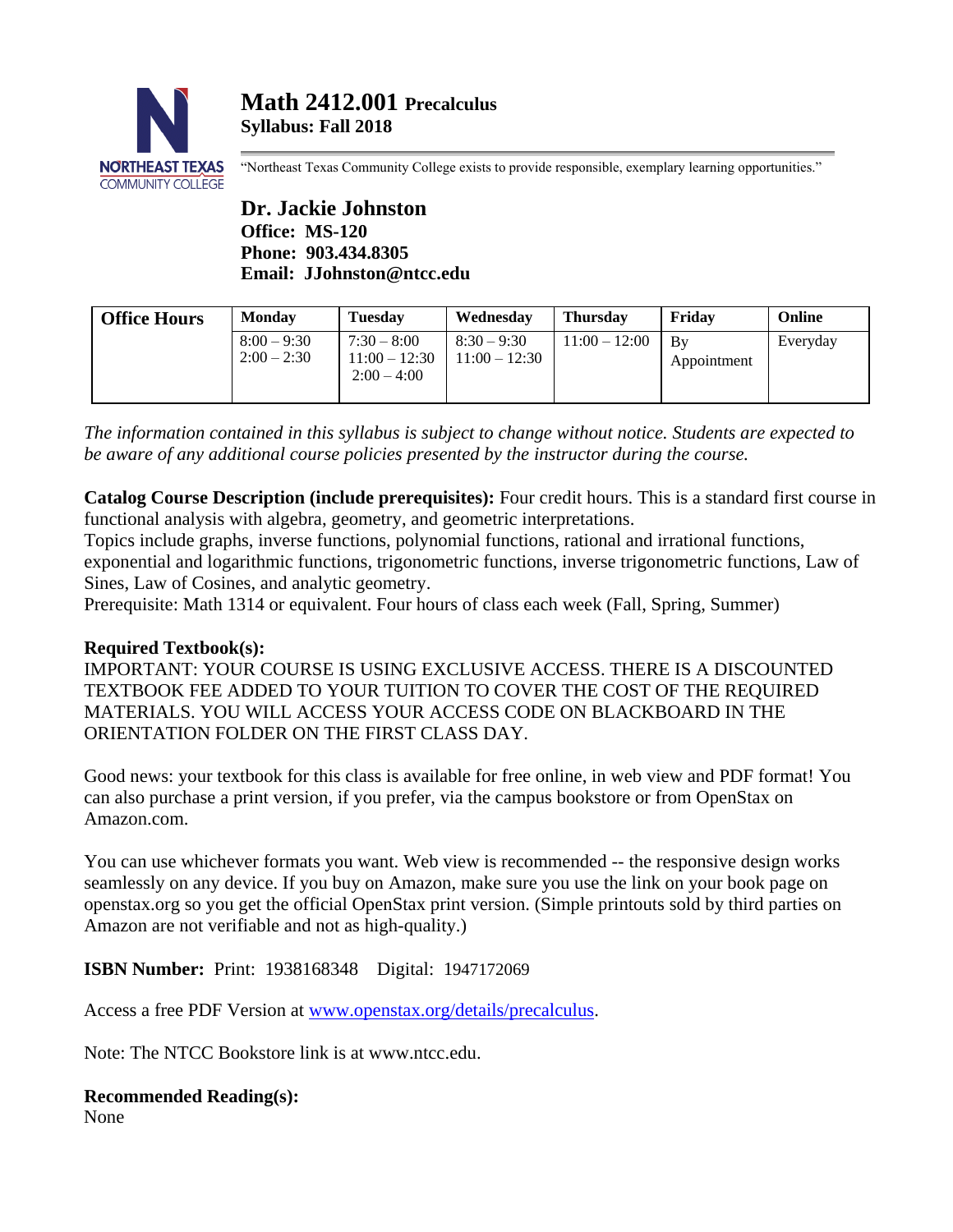# **Student Learning Outcomes:**

Upon successful completion of this course, students will

- 2412.1 Recognize and apply algebraic and transcendental functions and to solve related equations both algebraically and graphically.
- 2412.2 Identify intervals of increasing, decreasing, or constant; estimate relative maxima and minima.
- 2412.3 Sketch algebraic curves with vertical, horizontal, and slant asymptotes and apply these graphs to ideas of continuity.
- 2412.4 Prove trigonometric identities.
- 2412.5 Solve right and oblique triangles.
- 2412.6 Determine the standard equation of a conic with given conditions and solve applied problems involving a conic.
- 2412.7 Solve applied problems with parametric forms, polar coordinates, vectors, and modeling.

### **Core Curriculum Purpose and Objectives:**

Through the core curriculum, students will gain a foundation of knowledge of human cultures and the physical and natural world; develop principles of personal and social responsibility for living in a diverse world; and advance intellectual and practical skills that are essential for all learning.

Courses in the foundation area of mathematics focus on quantitative literacy in logic, patterns, and relationships. In addition, these courses involve the understanding of key mathematical concepts and the application of appropriate quantitative tools to everyday experience.

# **College Student Learning Outcomes:**

Critical Thinking Skills

**CT.1** Students will demonstrate the ability to 1) analyze complex issues, 2) synthesize information, and 3) evaluate the logic, validity, and relevance of data.

Communication Skills

**CS.1** Students will effectively develop, interpret and express ideas through written communication.

#### Empirical and Quantitative Skills

- **EQS.1** Students will manipulate numerical data or observable facts by organizing and converting relevant information into mathematical or empirical form
- **EQS.2** Students will analyze numerical data or observable facts by processing information with correct calculations, explicit notations, and appropriate technology.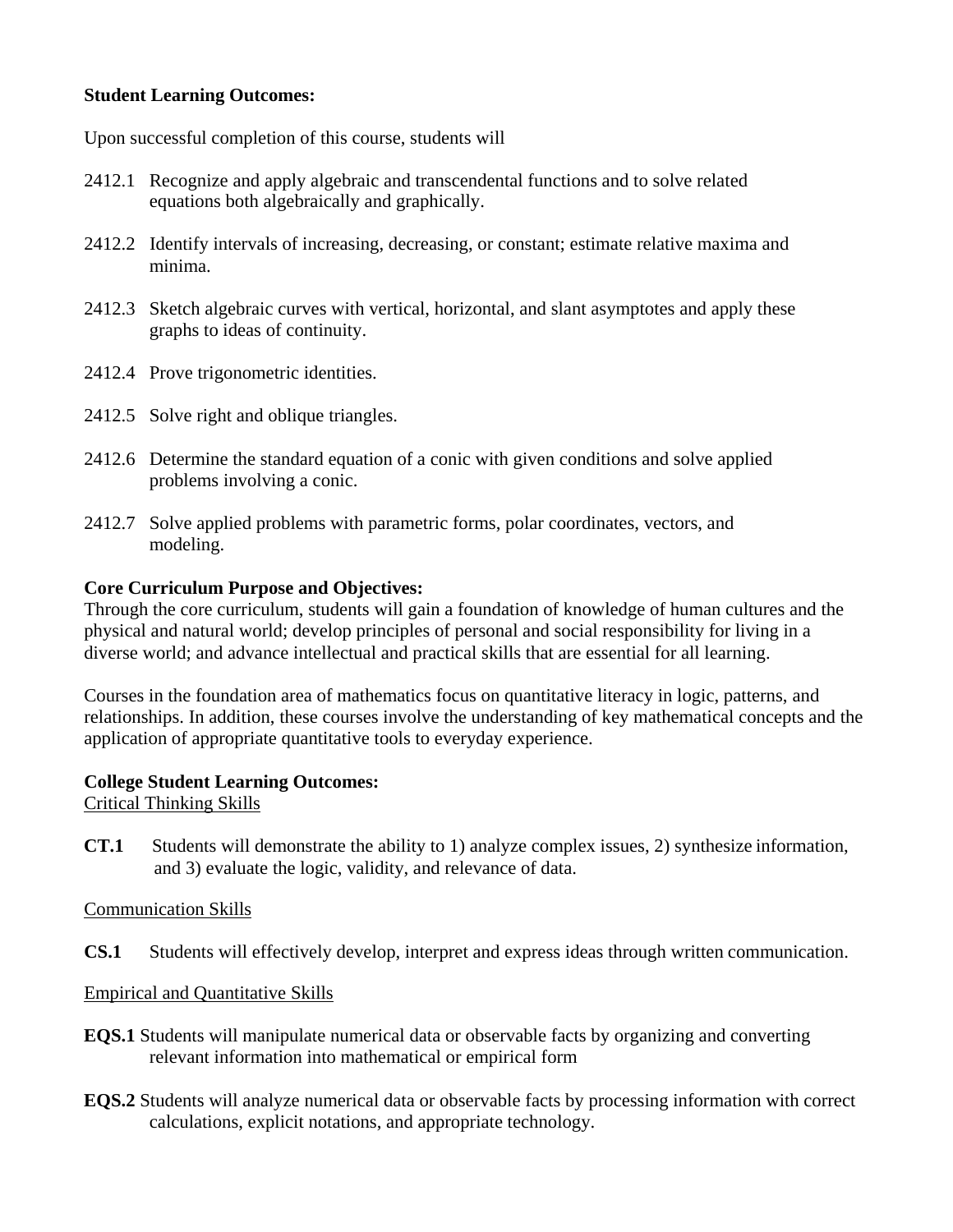**EQS.3** Students will draw informed conclusions from numerical data or observable facts that are accurate, complete, and relevant to the investigation.

**SCANS Skills: N/A**

### **Course Outline:**

### **Chapter 1** Functions

- 1.1 Functions and Function Notation
- 1.2 Domain and Range
- 1.3 Rates of Change and Behavior of Graphs (Optional)
- 1.4 Composition of Functions (Optional)
- 1.5 Graphing Techniques: Transformations
- 1.6 Absolute Value Functions (Optional)
- 1.7 Inverse Functions

### **Chapter 2** Linear Functions

- 2.1 Linear Functions
- 2.2 Graphs of Linear Functions (Optional)
- 2.3 Modeling with Linear Functions (Optional)
- 2.4 Fitting Linear Models to Data (Optional)

#### **Chapter 3** Polynomial and Rational Functions

- 3.1 Complex Numbers
- 3.2 Quadratic Functions
- 3.3 Power Functions and Polynomial Functions
- 3.4 Graphs of Polynomial Functions
- 3.5 Dividing Polynomial Functions (Optional)
- 3.6 Zeros of Polynomial Functions
- 3.7 Rational Functions
- 3.8 Inverses and Radical Functions
- 3.9 Modeling Using Variation (Optional)

#### **Chapter 4** Exponential and Logarithmic Functions

- 4.1 Exponential Functions
- 4.2 Graphs of Exponential Functions
- 4.3 Logarithmic Functions
- 4.4 Graphs of Logarithmic Functions
- 4.5 Properties of Logarithms
- 4.6 Logarithmic and Exponential Equations (Optional)
- 4.7 Exponential and Logarithmic Models (Optional)
- 4.8 Fitting Exponential Models to Data (Optional)

#### **Chapter 5** Trigonometric Functions

- 5.1 Angles
- 5.2 Unit Circle: Sine and Cosine Functions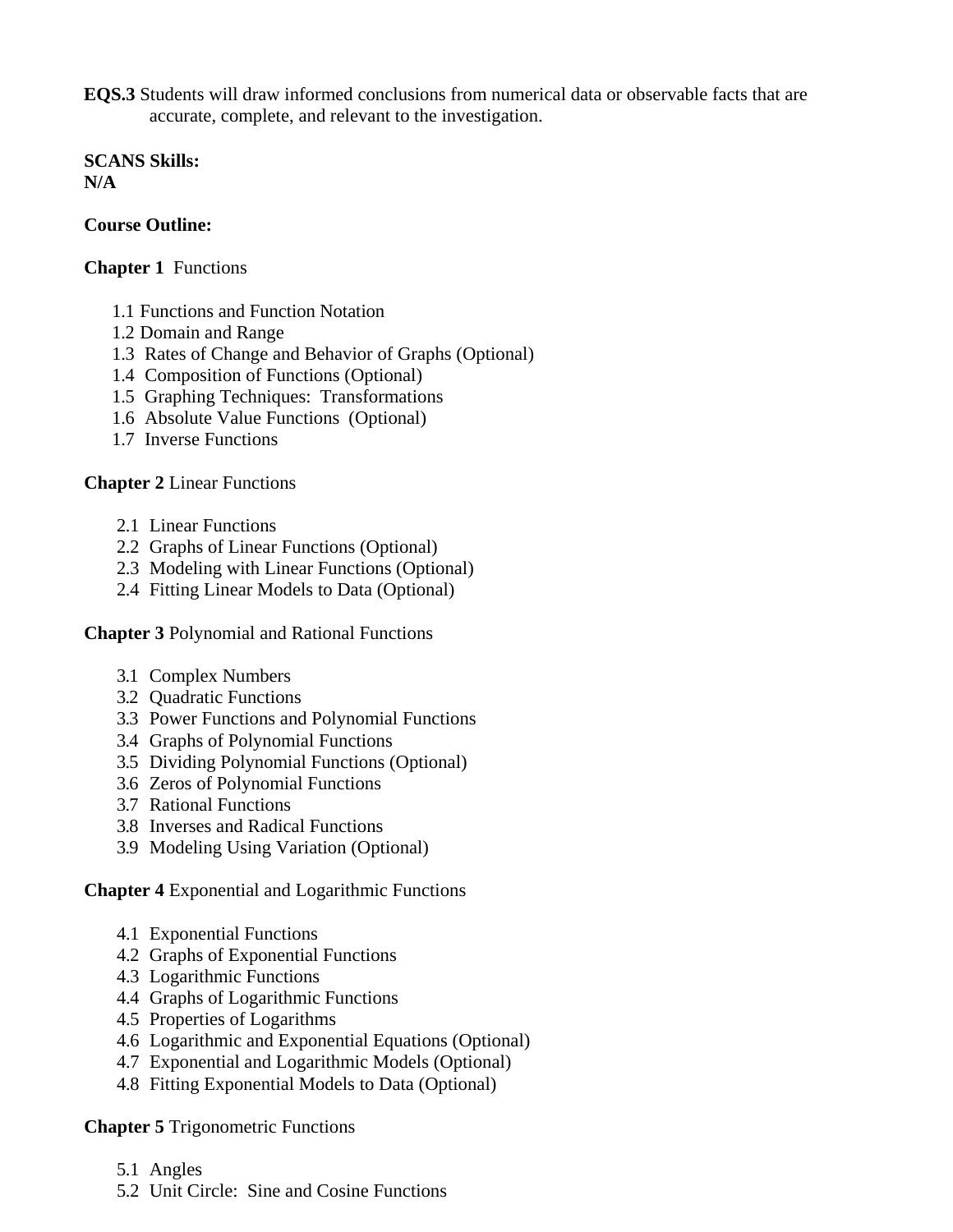- 5.3 The Other Trigonometric Functions
- 5.4 Right Triangle Trigonometry

**Chapter 6** Periodic Functions

- 6.1 Graphs of Sine and Cosine Functions
- 6.2 Graphs of Other Trigonometric Functions
- 6.3 Inverse Trigonometric Functions

**Chapter 7** Trigonometric Identities and Equations

- 7.1 Solving Trigonometric Equations with Identities
- 7.2 Sum and Difference Identities
- 7.3 Double-Angle, Half-Angle, and Reduction Formulas
- 7.4 Sum-to-Product and Product-to-Sum Formulas (Optional)
- 7.5 Solving Trigonometric Equations
- 7.6 Modeling with Trigonometric Equations (Optional)

**Chapter 8** Further Applications of Trigonometry

- 8.1 Non-right Triangles: Law of Sines
- 8.2 Non-right Triangles: Law of Cosines
- 8.3 Polar Coordinates
- 8.4 Polar Form of Complex Numbers
- 8.5 Polar Form of Complex Numbers
- 8.6 Parametric Equations
- 8.7 Parametric Equations: Graphs
- 8.8 Vectors

**Chapter 10** Analytic Geometry

10.1 The Ellipse 10.2 The Hyperbola 10.3 The Parabola 10.4 Rotation of Axis 10.5 Conic Sections in Polar Coordinates

Two major 100 point exams will be given, and together they will be 50% of the final grade. A comprehensive final exam worth 100 points will be 25% of the final grade. An average of a series of online homework, in class assignments (group work, discussions, Kahoot quizzes, etc.) will be 25% of the final grade.

| 2 Major Exams                | 50%  |
|------------------------------|------|
| Homework/Special Assignments | 25%  |
| Comprehensive Final Exam     | 25%  |
| Total:                       | 100% |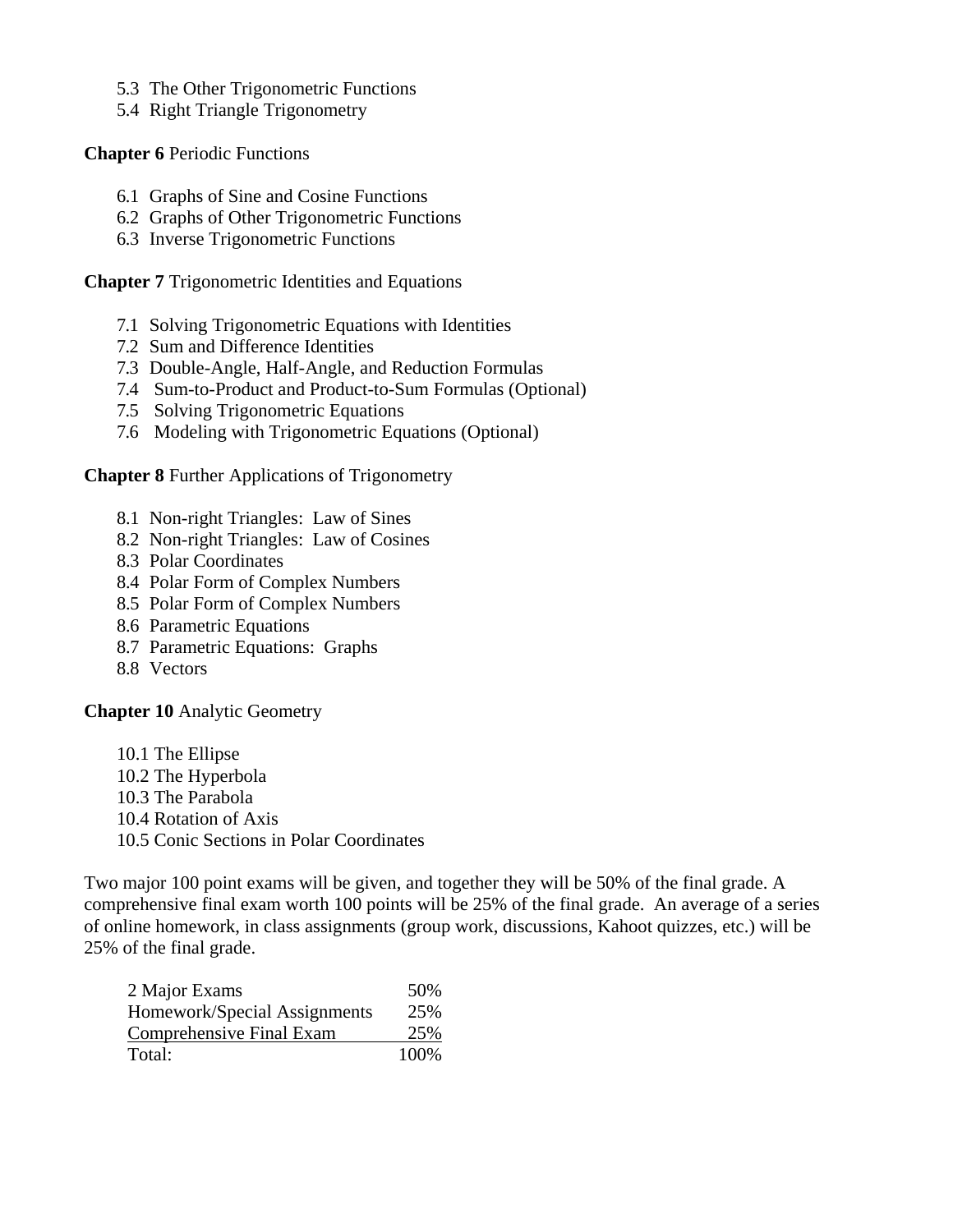#### **Assignments & Exams:**

Submission of WebAssign homework problems will be determined on a section-by-section basis. WebAssign homework will be completed and submitted online. These assignments are graded automatically when submitted. Special assignments will consist of in class discussions as well as in class groupwork and Kahoot quizzes. Kahoot quizzes are graded upon completion. In class discussions or groupwork will be graded within 72 hours after due date. Exams will be in class and grades will be posted within 72 hours after due date**.** 

### **Other Course Requirements:**

A graphing calculator is required for this course. A TI-83/84 is recommended. Please contact instructor if you have any questions regarding the calculator requirement BEFORE purchasing. Note: The NTCC Bookstore link is at www.ntcc.edu.

### **Student Responsibilities/Expectations:**

Attendance: Students are expected to attend every class. If a student has to miss class, he/she must contact the instructor prior to missing. Class attendance is vital to being successful in this class. Also, students must be self-motivated to keep up with the due dates, turn in assignments on time, and take exams as scheduled.

Students are expected to conduct themselves in a mature and respectful manner toward the Professor as well as other students. An orderly and cooperative classroom environment is essential for optimum learning to take place. Cell phone usage in the classroom will be coordinated by the professor. Students are expected to be respectful to classmates, professor and themselves. Students will be warned when using a phone inappropriately or any distracting behavior. A student will be removed from class if any disruption continues and must meet with the instructor and Vice President of Student Services before returning to class.

The college's official means of communication is via your campus email address. I will use your campus email address and Blackboard to communicate with you outide of class. Make sure you keep your campus email cleaned out and below the limit so you can receive important messages.

The instructor reserves the right to administratively drop a student who goes beyond two weeks in turning in online assignments unless the instructor is notified and given a valid reason for late assignments.

# **NTCC Academic Honesty Statement:**

"Students are expected to complete course work in an honest manner, using their intellects and resources designated as allowable by the course instructor. Students are responsible for addressing questions about allowable resources with the course instructor. NTCC upholds the highest standards of academic integrity. This course will follow the NTCC Academic Honesty policy stated in the Student Handbook."

# **Academic Ethics**

The college expects all students to engage in academic pursuits in a manner that is beyond reproach. Students are expected to maintain complete honesty and integrity in their academic pursuit. Academic dishonesty such as cheating, plagiarism, and collusion is unacceptable and may result in disciplinary action. Refer to the student handbook for more information on this subject.

# **ADA Statement:**

It is the policy of NTCC to provide reasonable accommodations for qualified individuals who are students with disabilities. This College will adhere to all applicable federal, state, and local laws, regulations, and guidelines with respect to providing reasonable accommodations as required to afford